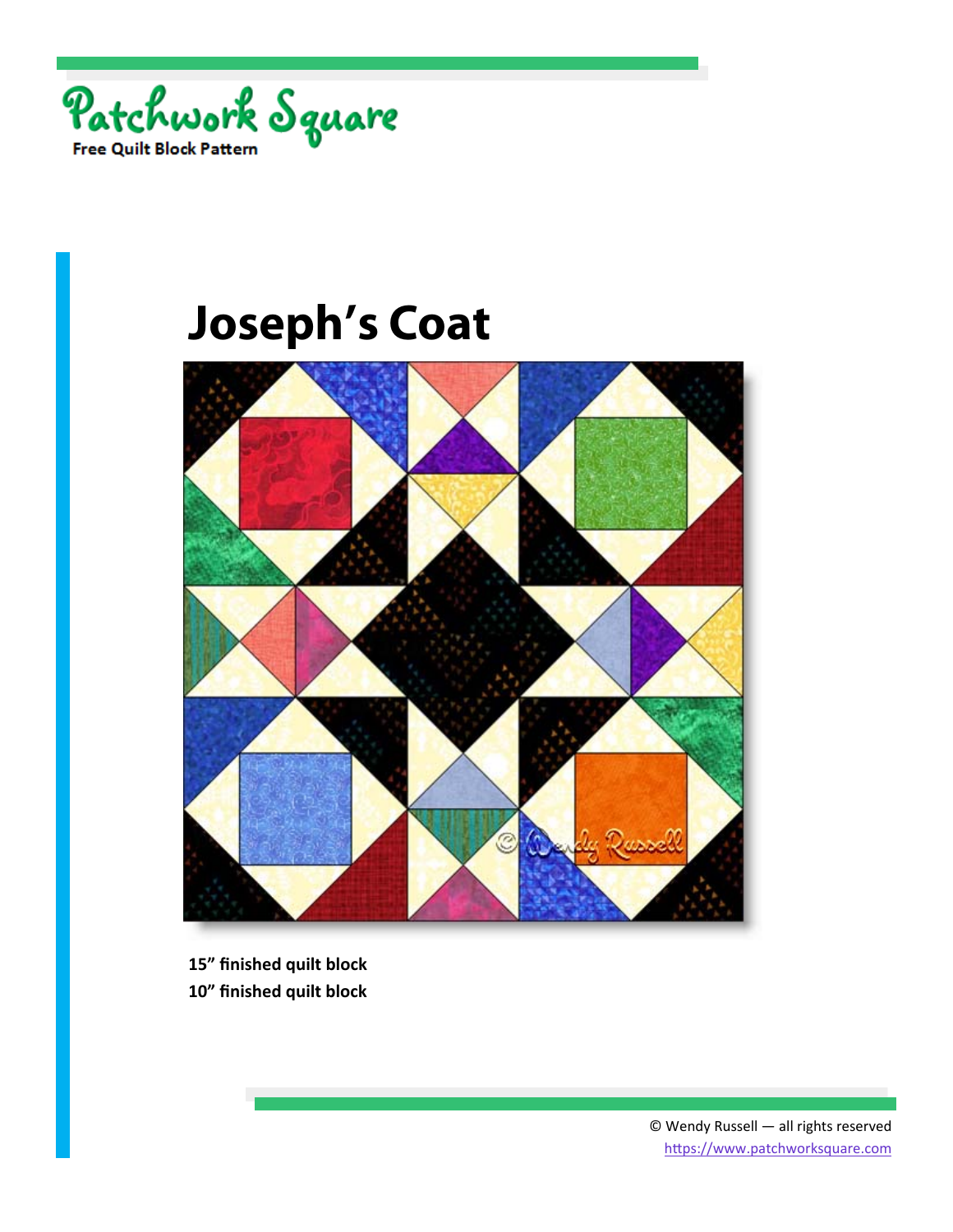

**15" finished quilt block** 

#### **Fabric Placement**



| <b>How-to Notes</b>                                                                           |                         | Fabric 1 - Light                                                                                                                                                                                                   |
|-----------------------------------------------------------------------------------------------|-------------------------|--------------------------------------------------------------------------------------------------------------------------------------------------------------------------------------------------------------------|
| Bisect square on<br>one diagonal                                                              | 1                       | Cut 8 squares 3" and bisect on one diagonal<br>Cut 4 squares 4 1/4" and bisect on both diagonals                                                                                                                   |
| Bisect square on<br>both diagonals<br>*All seam allowances are<br>1/2" unless noted otherwise | $\overline{\mathbf{2}}$ | Fabric 2 - Dark<br>Cut 1 square (for centre) 3 1/2"<br>Cut 4 squares 3 %" and bisect on one diagonal<br>Cut 1 square 4 1/4" and bisect on both diagonals                                                           |
|                                                                                               | 3                       | Fabric(s) $3 -$ Assorted colourful fabrics<br>Using assorted fabrics for more variety:<br>Cut 4 squares 3 1/2"<br>Cut 4 squares 3 %" and bisect on one diagonal<br>Cut 3 squares 4 %" and bisect on both diagonals |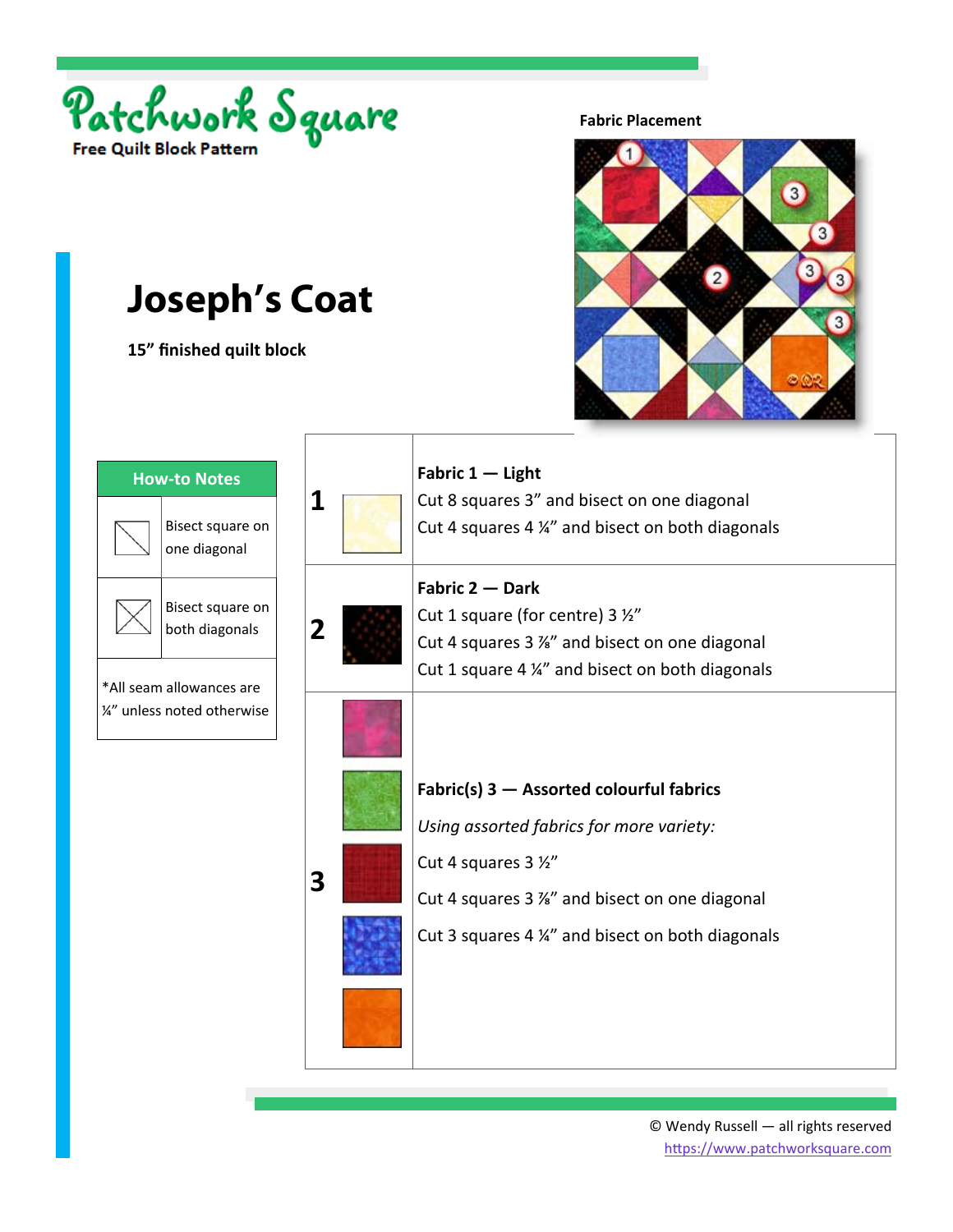

**10" finished quilt block** 

#### **Fabric Placement**



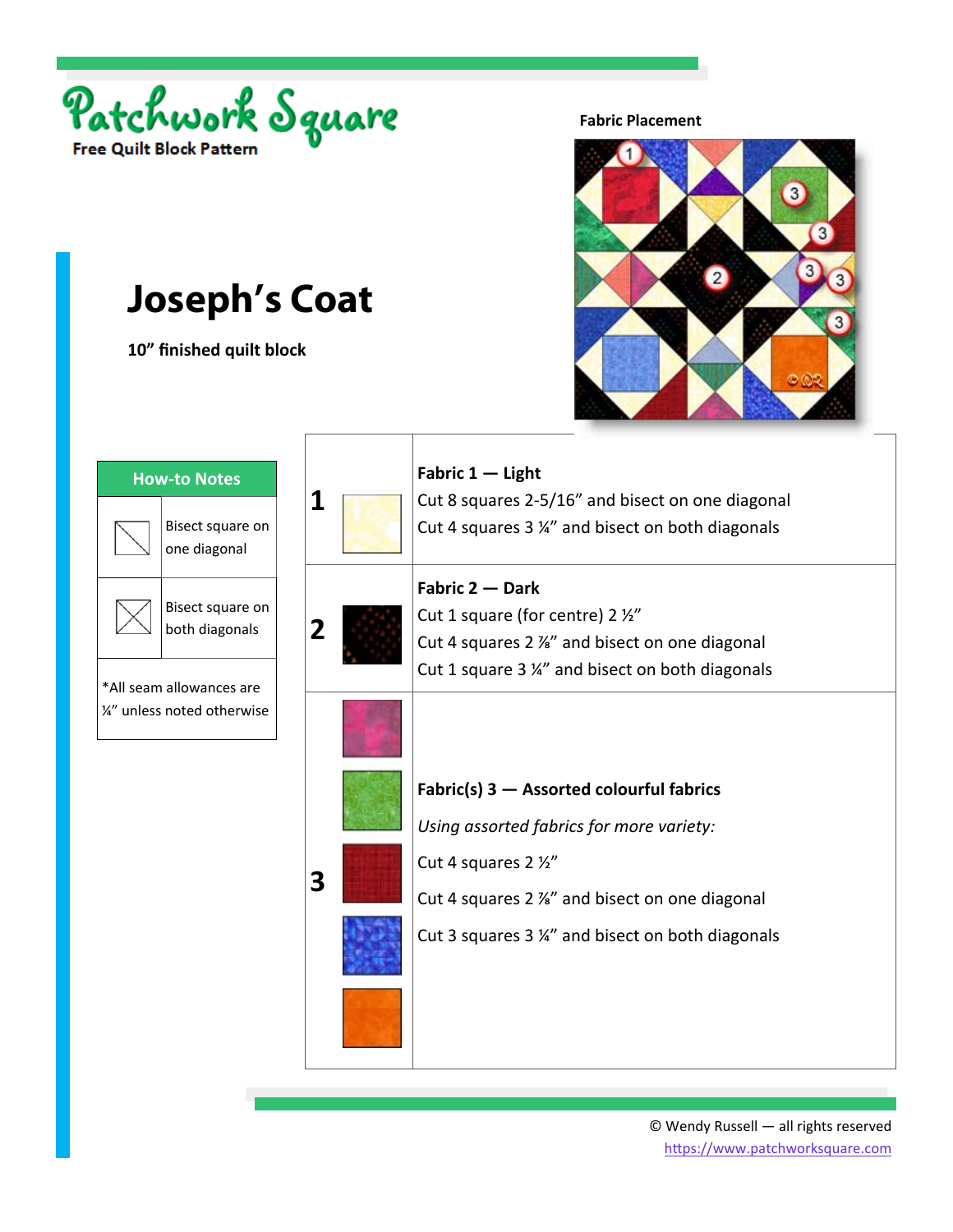





© Wendy Russell — all rights reserved https://www.patchworksquare.com